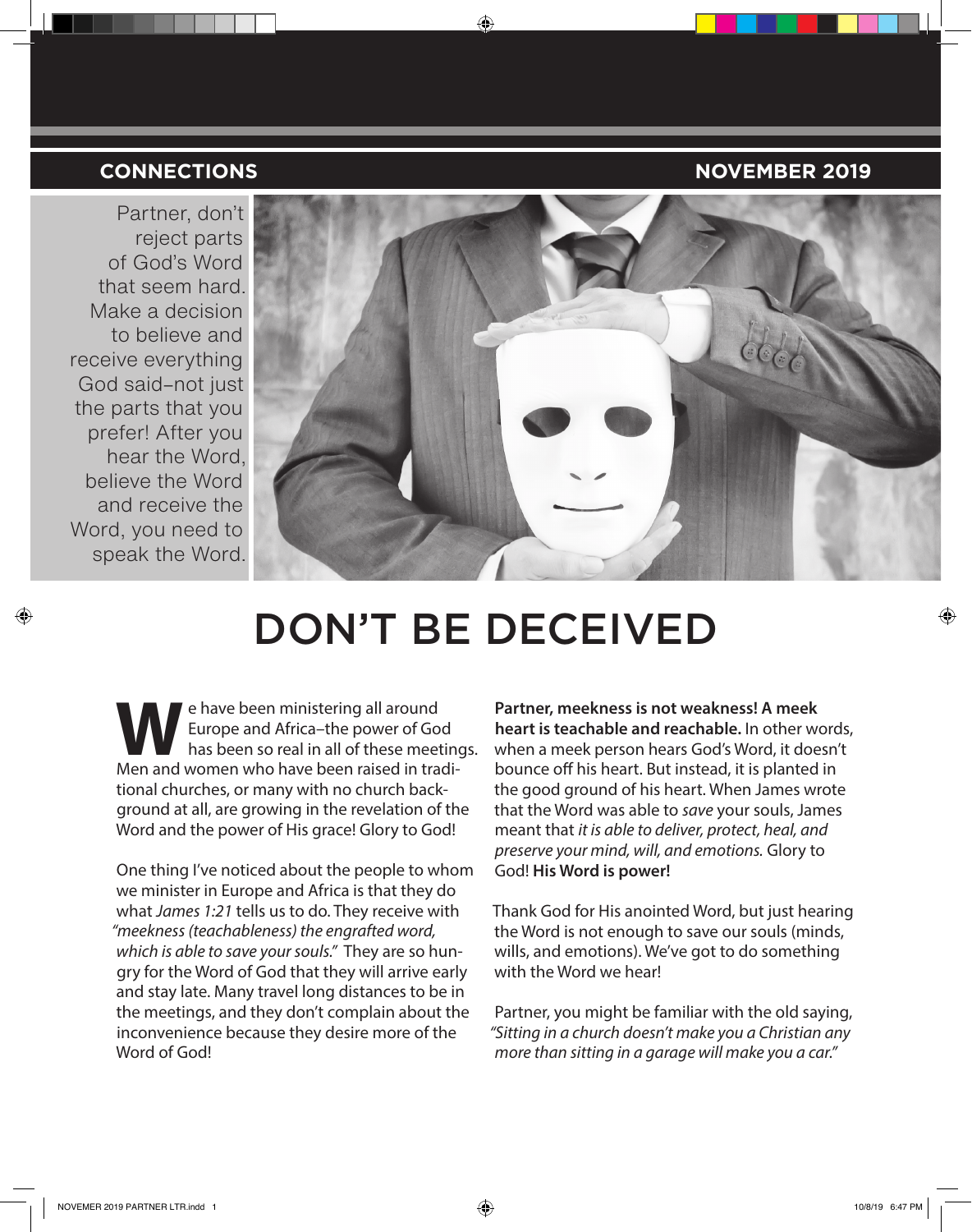Sitting placidly in a pew on Sunday will not alter your circumstances. Thousands of people walk out of church services every week with the same problems, issues, and sins they had when they walked in! They say that the Word doesn't work for them.

However, I think James called those people out when he wrote, *"But be ye doers of the word, and not hearers only, deceiving your own selves" (James 1:22).* Partner, I pray that you are not deceiving yourself!

"Thousands of people walk out of church services every week with the same problems, issues, and sins they had when they walked in! They say that the Word doesn't work for them."

**The worst deception is self-deception.** Deceived people think they are strong, but they are weak. They assume they are pleasing God, but they're really in trouble! Deceived people are deluded into thinking they're doing everything right when, in reality, they're hardly doing anything at all!

Those who deceive themselves say, *"I tried that faith stuff, and it didn't work."* **However, faith always works, so something must be wrong with their application of faith.** Perhaps they assume that since they went to a church where faith was taught, or had a pastor who knew how to live by faith, or had a grandmother who experienced great miracles by standing in faith, that they too would receive the substance of things hoped for as mentioned in *Hebrews 11:1*. But merely being around the Word of faith will not move mountains. **You have to take faith for yourself and do what the Word says.** 

I hope that you listen to my messages online and read articles on our website as well the letters I send to you. They're all full of the Word of God. But honestly, you can listen and read until Jesus comes back, but if you aren't *doing* the Word, you are deceiving yourself!

The word *doer* in *James 1:22* means *performer*. Don't just sit in the audience and watch others act on the Word. Become a performer and enjoy the benefits of living by faith!

**What does it take to be a doer or a performer of the Word?** Before you can do the Word, you have to know what it says. Therefore, the first step is to hear the Word of God. *"Faith cometh by hearing and hearing by the Word of God" (Romans*  10:17). Hearing the Word without acting on it is fruitless, but you've got to hear the Word so you

> can know what to do! Then you have to decide to accept the Word of God consciously. Every time you hear the Word of God, you have a choice to receive it or to reject it. Self-deceived people hear the Word, but reject the parts they aren't comfortable with.

Partner, don't reject parts of God's Word that seem hard. Make a decision to believe and receive everything God said-not just the parts that you prefer! After you hear the Word, believe the Word and receive the Word, you need to speak the Word. **The most effective way for the Word of God to get into your heart is through your own mouth!** In *Mark chapter 11*, Jesus told us to say more than He told us to pray!

### Mark 11:22-24

And Jesus answering saith unto them, Have faith in God. For verily I say unto you, That whosoever shall say unto this mountain, Be thou removed, and be thou cast into the sea; and shall not doubt in his heart, but shall believe that those things which he saith shall come to pass; he shall have whatsoever he saith. Therefore I say unto you, What things soever ye desire, when ye pray, believe that ye receive them, and ye shall have them.

Partner, being a doer of the Word begins by being a sayer of the Word. **Your words are powerful!**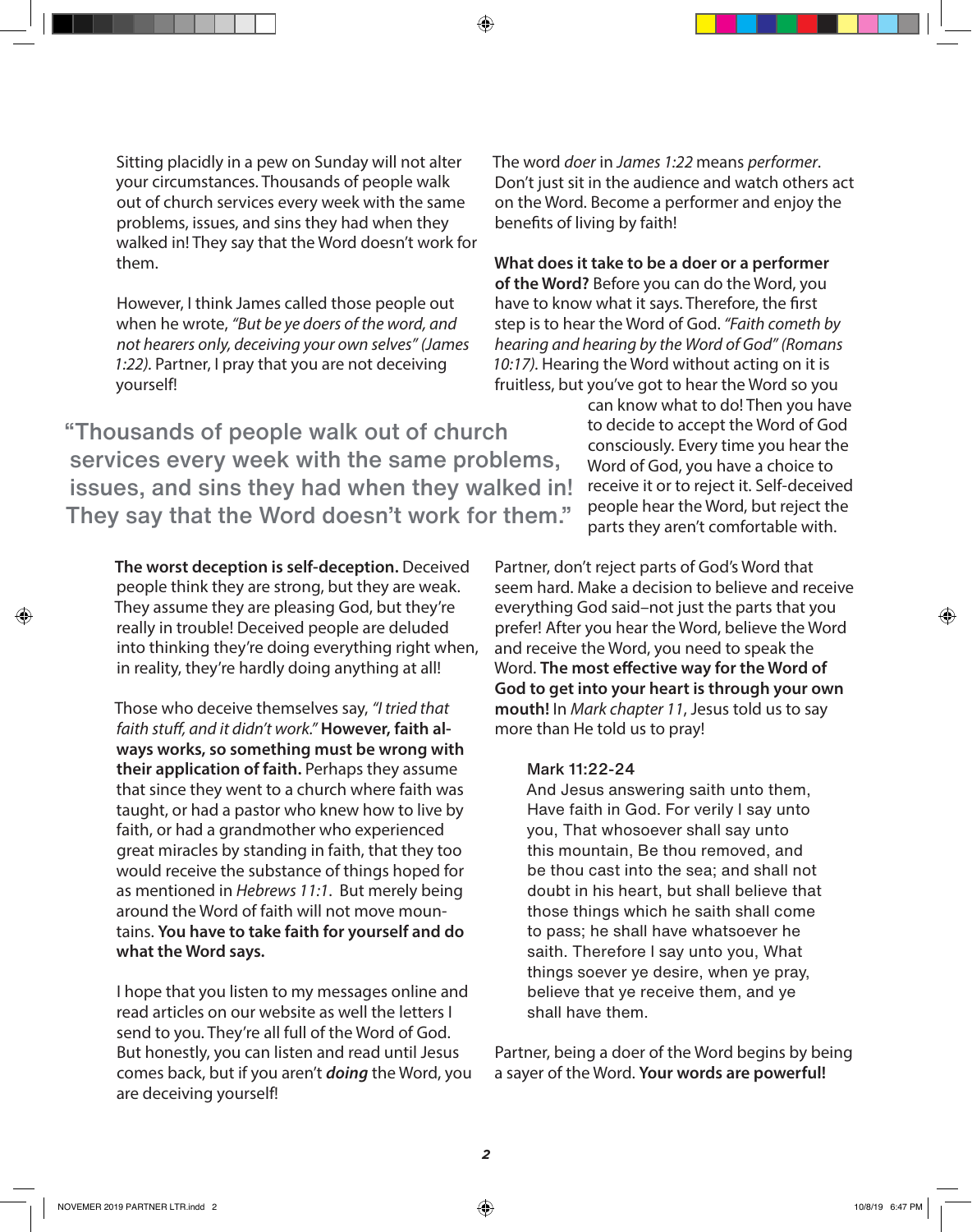Your words can ensnare you. They can trap you into doing something that you shouldn't do!

#### Proverbs 6:2

Thou art snared with the words of thy mouth, thou art taken with the words of thy mouth.

Your words will create death or life! *"Death and life are in the power of the tongue: and they that love it shall eat the fruit thereof" (Proverbs 18:21).*

**When you hear, believe, receive, speak, and act on the Word of God, you will access the power that resides within it.** *Romans chapter one* tells us that the Word of God is the power of God!

#### Romans 1:16

For I am not ashamed of the gospel of Christ: for it is the power of God unto salvation to every one that believeth; to the Jew first, and also to the Greek.

The word *power* in *Romans 1:16* is *dunamis* in Greek. It means t*he supernatural, miracle-working ability of God,* and it is available to everyone who believes!

That's you–as long as you don't merely hear the Word, but you speak it and act on it! **The Word of God has enough power to free you from every bondage.** It breaks the yoke of sin and death for those who hear it, receive it, believe it, speak it, and do it!

The doing has to be daily. In other words, to qualify as a doer of the Word, you can't do what the Word says one day and do things that oppose the Word the next.

**Doing the Word requires diligence. Diligence is careful and persistent work or effort. You have to develop a habit of hearing, receiving, believing, speaking, and acting on God's Word.** It must become your way of life–not something you try to work up when things go wrong or when you want to impress another Christian! Many prom-

ises in God's Word are connected to diligence. **Consider the following Scriptures:**

#### Proverbs 12:24

The hand of the diligent shall bear rule: but the slothful shall be under tribute.

#### Exodus 15:26

And said, If thou wilt diligently hearken to the voice of the Lord thy God, and wilt do that which is right in his sight, and wilt give ear to his commandments, and keep all his statutes, I will put none of these diseases upon thee, which I have brought upon the Egyptians: for I am the Lord that healeth thee.

#### Psalm 119:4

Thou hast commanded us to keep thy precepts diligently.

A diligent person develops good habits that agree with God's Word. For example, I have a habit of getting out of bed early to pray. I have a habit of studying God's Word every day. I've recently developed the habit of physical exercise because I knew my body needed it to stay strong and healthy.

**Partner, what do you need today?** If you have financial needs, develop the habit of handling your

money the way the Word of God says. Be diligent about tithing and giving offerings, and you will always have seed in the ground ready to produce a harvest when you need it!

*Ecclesiastes 11:1-3* says, *"Cast thy bread upon the waters: for thou shalt find it after many days.* 

"Don't just sit in the audience and watch others act on the Word. Become a performer and enjoy the benefits of living by faith! What does it take to be a doer or a performer of the Word? Before you can do the Word, you have to know what it says."